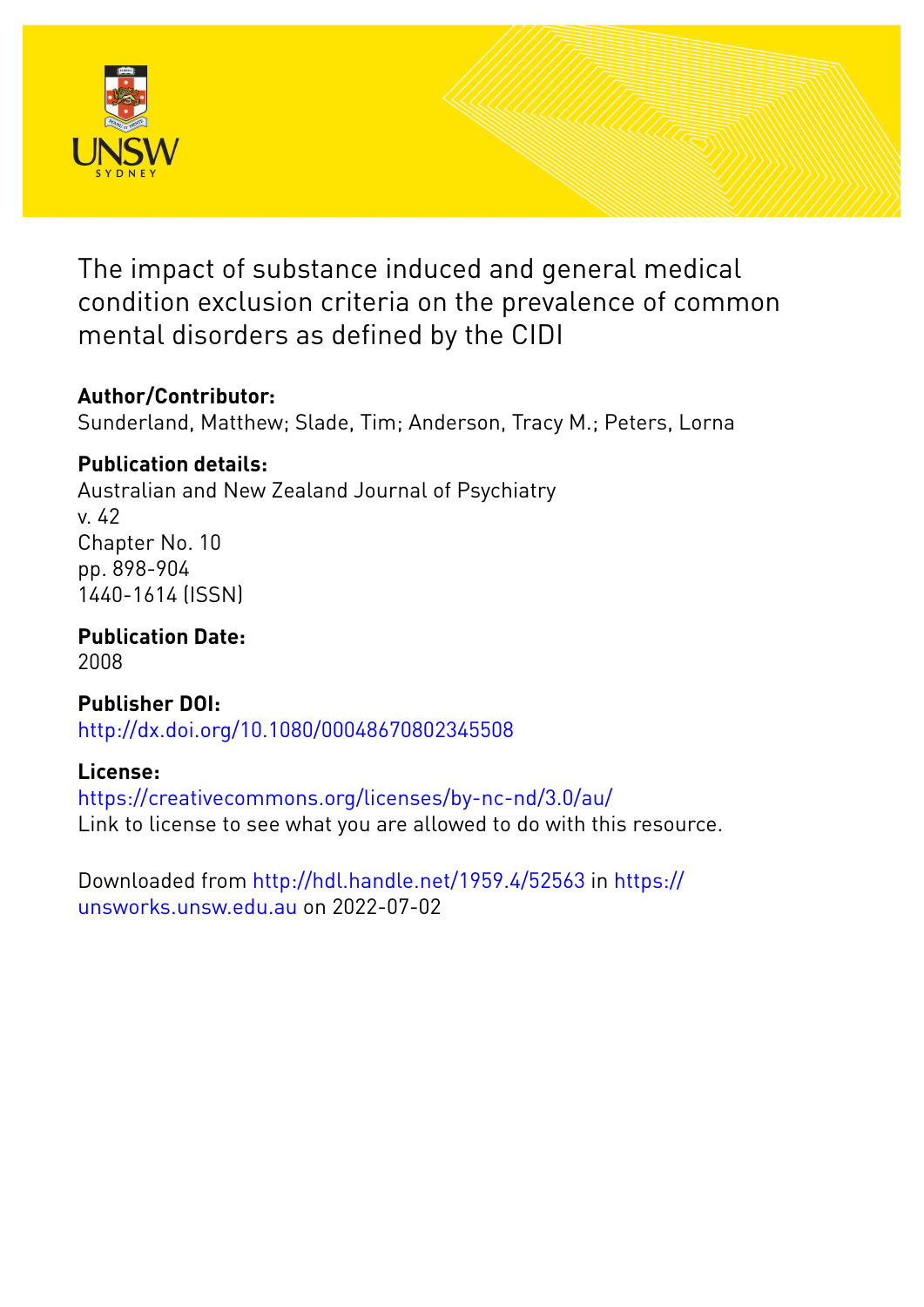# **Running head: SUBSTANCE USE AND MEDICAL CONDITION EXCLUSION CRITERIA AND THE CIDI**

**Word Count:** 3,340 (including abstract and references). 2 tables and 1 figure.

**The impact of "substance induced and general medical condition" exclusion criteria on the prevalence of common mental disorders as defined by the CIDI**

Matthew Sunderland, PhD Candidate, School of Psychiatry, University of New South Wales at St. Vincent's Hospital, Sydney, Australia.

Tim Slade, Senior Research Fellow, National Drug and Alcohol Research Centre,

University of New South Wales, Sydney, Australia.

Tracy M. Anderson, Research Fellow, School of Psychiatry, University of New South Wales at St. Vincent's Hospital, Sydney, Australia.

Lorna Peters, Lecturer, Centre for Emotional Health, Department of Psychology,

Macquarie University, Sydney, Australia.

Correspondence: Mr. Matthew Sunderland, Clinical Research Unit for Anxiety and Depression (CRUfAD), 299 Forbes Street, Darlinghurst, NSW, Australia 2010. PH: (02) 8382 1722, FAX: (02) 8382 1721, Email: [matthews@student.unsw.edu.au.](mailto:matthews@student.unsw.edu.au)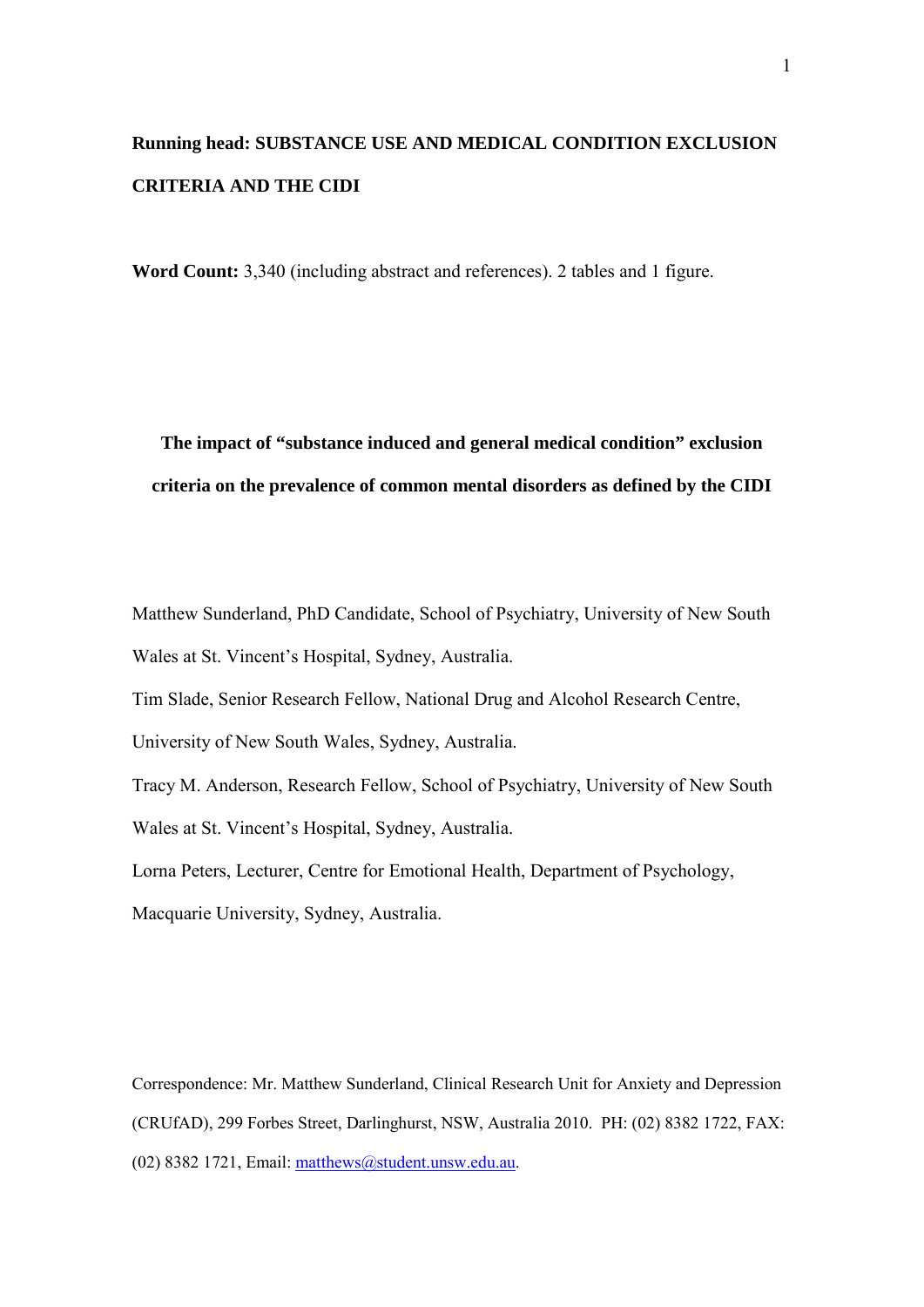#### **ABSTRACT**

**Objectives:** It has been previously argued that the methodology employed by the Composite International Diagnostic Interview version 2.1 to assess the substance induced and general medical condition exclusion criteria are inadequate. As a result prevalence estimates generated from epidemiological studies using this interview may be underestimated. The purpose of the current study was to examine the substance induced and general medical condition exclusion criteria in the Australian National Survey for Mental Health and Well-being and determine the impact they have on prevalence estimates of the common mental disorders.

**Method:** Data from the 1997 Australian National Survey of Mental Health and Wellbeing were analyzed. Frequencies were generated as an indication of how many respondents believed their psychiatric symptoms were always due to a substance or general medical condition. New DSM-IV prevalence estimates were calculated ignoring the application of the substance induced and general medical condition exclusion criteria and compared to standard DSM-IV prevalence estimates.

**Results:** The effect of the substance induced and general medical condition exclusion criteria on final prevalence rates were minimal with around a 0.1% increase when the exclusions were ignored. This equates to a relative difference ranging from no difference for Generalized Anxiety Disorder to an increase of 12% of the base prevalence estimate for Agoraphobia.

**Conclusions:** In surveys that use the Composite International Diagnostic Interview version 2.1 the substance induced and general medical condition exclusion criteria have a minor impact on determining final case definition in the majority of mental disorders.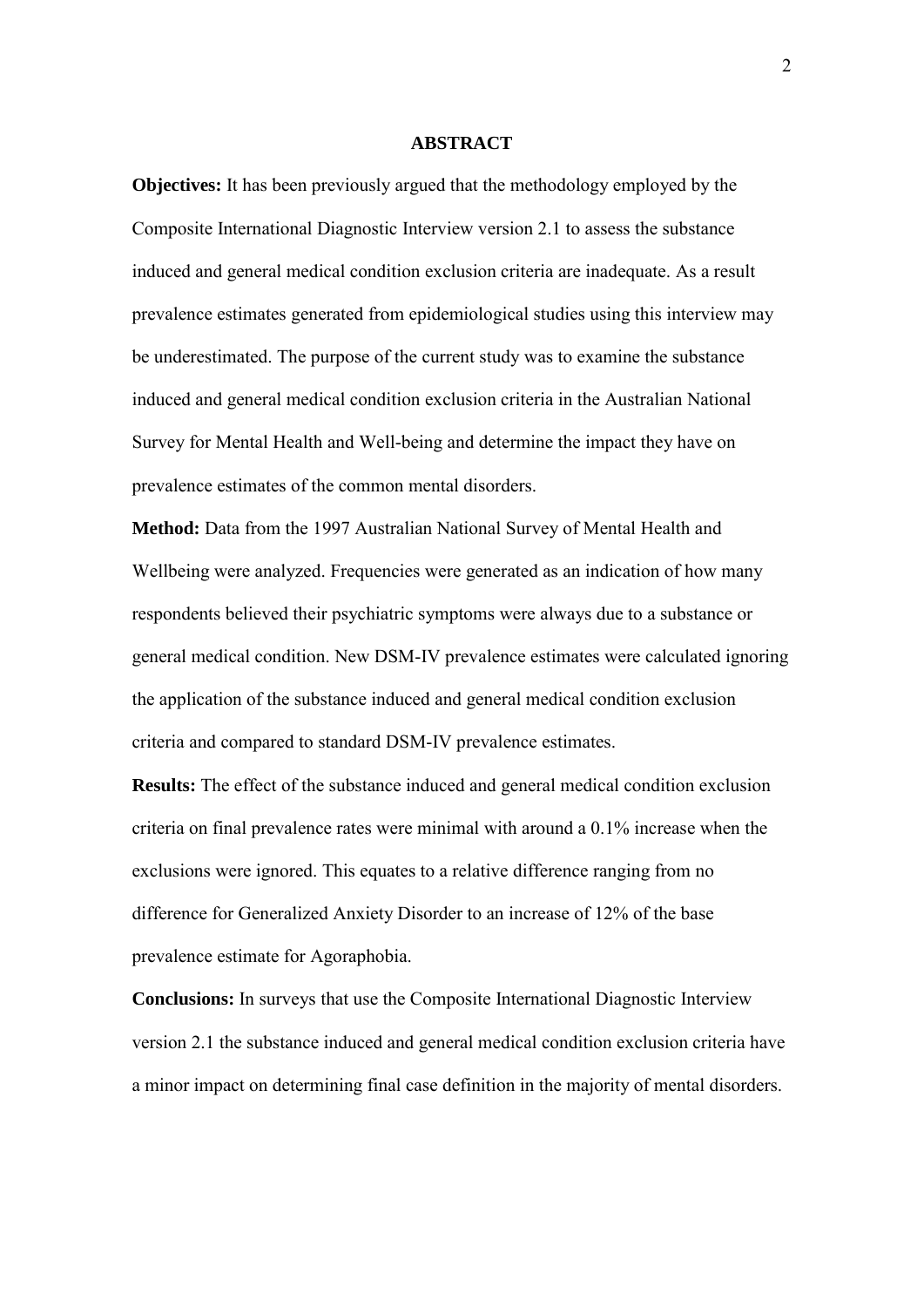**Key Words:** Epidemiological methods, diagnostic interviews, prevalence, CIDI, DSM-IV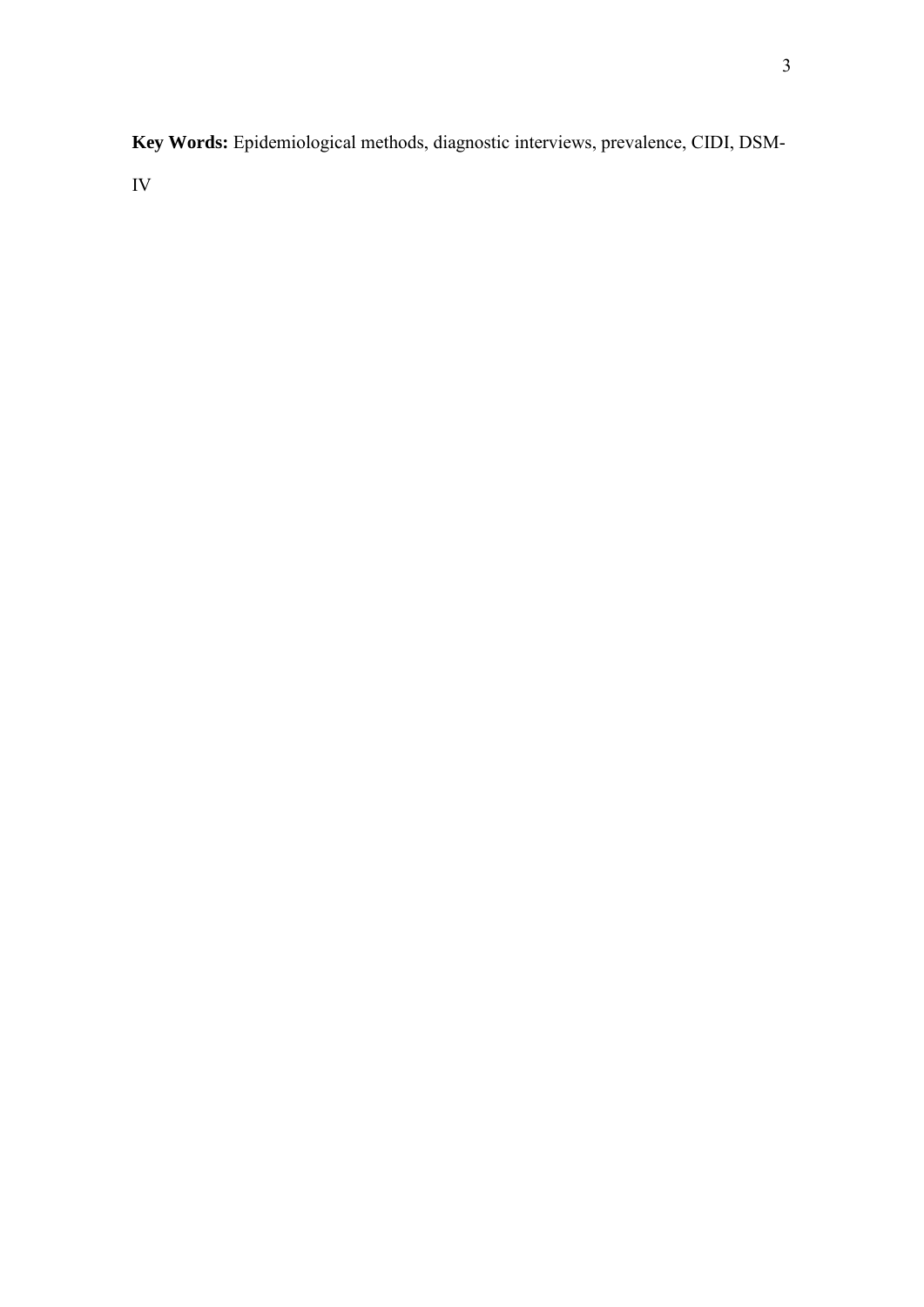#### **INTRODUCTION**

The diagnosis of a specific mood or anxiety disorder using the criteria set out in the Diagnostic and Statistical Manual of Mental Disorder version IV (DSM-IV) requires the use of extensive exclusion criteria. The DSM-IV commonly uses two types of exclusion criteria, those that are concerned with the hierarchical relationship between one mental disorder and another, and those that are concerned with whether a given mental disorder is due to the direct physiological effect of a substance or a general medical condition [1]. This paper will focus on the substance induced and general medical condition exclusion criteria.

Large epidemiological surveys employ interviews that apply the DSM-IV diagnostic criteria in order to determine 'caseness' of the common mental disorders. It is important that cases are accurately defined otherwise future research programs and clinical trials could face the problem of both false negatives and false positives. The use of substances and the experience of medical conditions are common in the general population and it follows that their impact (by virtue of the physical exclusion criteria) on the diagnosis of a mental disorder could influence the prevalence rate derived from epidemiological surveys. Indeed, in a Canadian sample Patten and Williams [2] found that if every respondent who made a physical attribution to their depressive symptoms was automatically excluded from a diagnosis then the prevalence rate of lifetime major depression would decrease from 12.2% to 10.8% (a change of 13% of the base prevalence estimate). It is conceivable that previously published Australian prevalence estimates of the common mental disorders may likewise be influenced by automatically excluding cases with a medical or substance use (MSU) attribution for their psychiatric symptoms.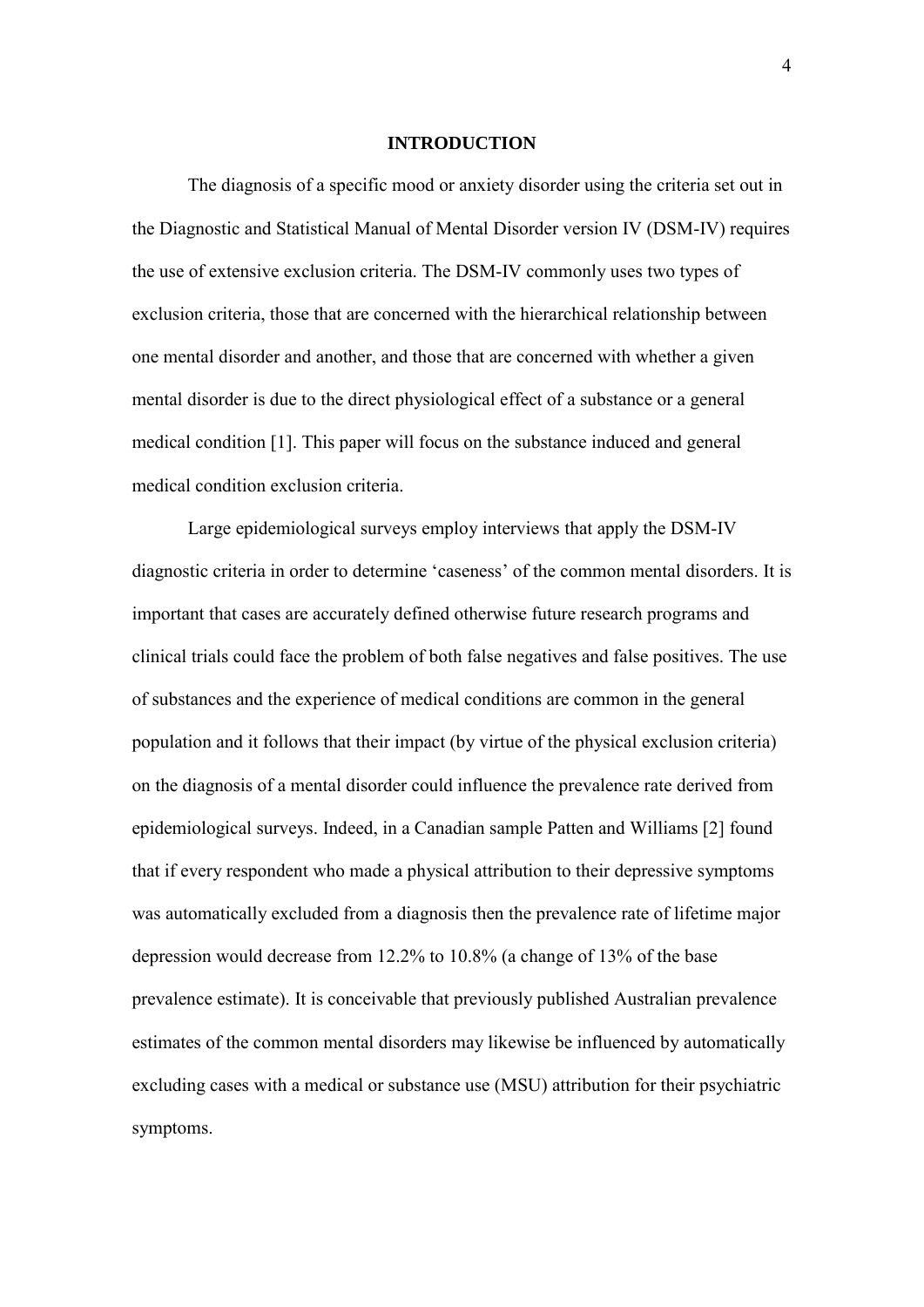Patten and Williams [2] used the World Mental Health version of the Composite International Diagnostic Interview (WMH-CIDI) to make a diagnostic assessment of the substance induced and general medical condition exclusion criteria. To date, the most cited prevalence estimates of the Australian population are derived from the National Survey of Mental Health and Well-being (NSMHWB) using the Composite International Diagnostic Interview version 2.1 (CIDI 2.1)[3]. The CIDI 2.1 assesses the MSU exclusion criteria in a manner different to that of the WMH-CIDI. Goldney, Hawthorne, and Fisher [4] have suspected that the prevalence estimates of the common mental disorder in the Australian population are underestimated due to the CIDI 2.1 assessment of the physical exclusion criteria. They argue that this may result in mental health service planners underestimating the total impact and monetary cost of treating the common mental disorders.

Despite these criticisms the impact of the CIDI 2.1 on the MSU exclusion criteria has received relatively little attention. The purpose of the current study is to examine data from the NSMHWB and determine the impact of the MSU exclusion criteria when assessing prevalence estimates measured by the CIDI 2.1.

#### **METHOD**

### **Sample**

The data are from the Australian NSMHWB. The sample was weighted to match the sex and age distribution of the Australian population. For more information on the design and sample refer to Andrews, Henderson, and Hall [5].

### **Diagnostic Assessment**

The CIDI 2.1 was used to determine the 12 month prevalence of common DSM-IV mood and anxiety disorders, including; major depression, dysthymia, bipolar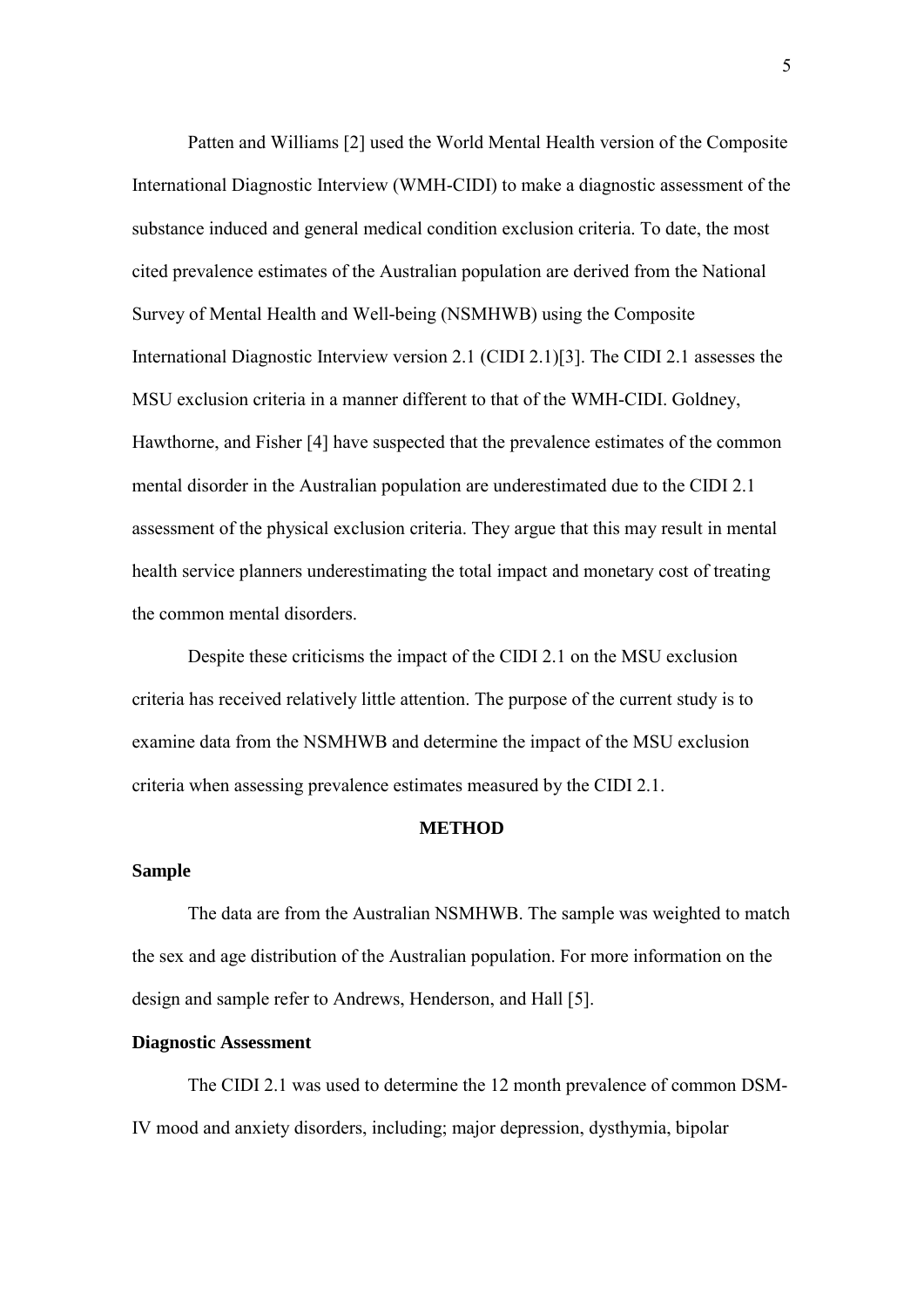disorder, social phobia, obsessive compulsive disorder, generalized anxiety disorder, panic disorder, and agoraphobia. In the course of the diagnostic interview the endorsement of key symptoms is then checked against the MSU exclusion criteria using an interview structure specific to the CIDI 2.1 known as the Probe Flow Chart (PFC). The PFC consists of a series of questions that were designed to determine whether a psychiatric symptom was clinically significant and was not the result of substance use or a physical illness/injury, the MSU exclusion criteria.

The PFC is automatically initiated, by either interviewer instructions or a computer during a computer-assisted interview, when the psychiatric symptom is endorsed by the respondent. The respondent is then asked if they consulted a doctor or any other health professional about their symptom. If the respondent consulted a doctor or health professional they are probed further about the doctor's diagnosis, specifically if the doctor believed the symptom/s were the result of a substance or an illness/injury. The interviewer is given eleven options to choose from regarding the doctor's diagnosis of the respondent's symptom/s (nerves, stress, anxiety, depression, mental illness, no definite diagnosis, medication, drugs, alcohol, physical illness, and physical injury). If the respondent did not consult a doctor or mental health professional they are probed for their self-belief about what may have caused the psychiatric symptom. Firstly, the interviewer asks if the symptom was ever the result of a substance or physical illness/injury, if the respondents says yes, the interviewer then asks if the symptom was *always* the result of a substance or physical illness/injury. See Figure 1 for a pictorial representation of the PFC and possible responses.

Each response to the PFC questions is coded and a series of computerized scoring algorithms systematically combine the responses, depending on the doctor's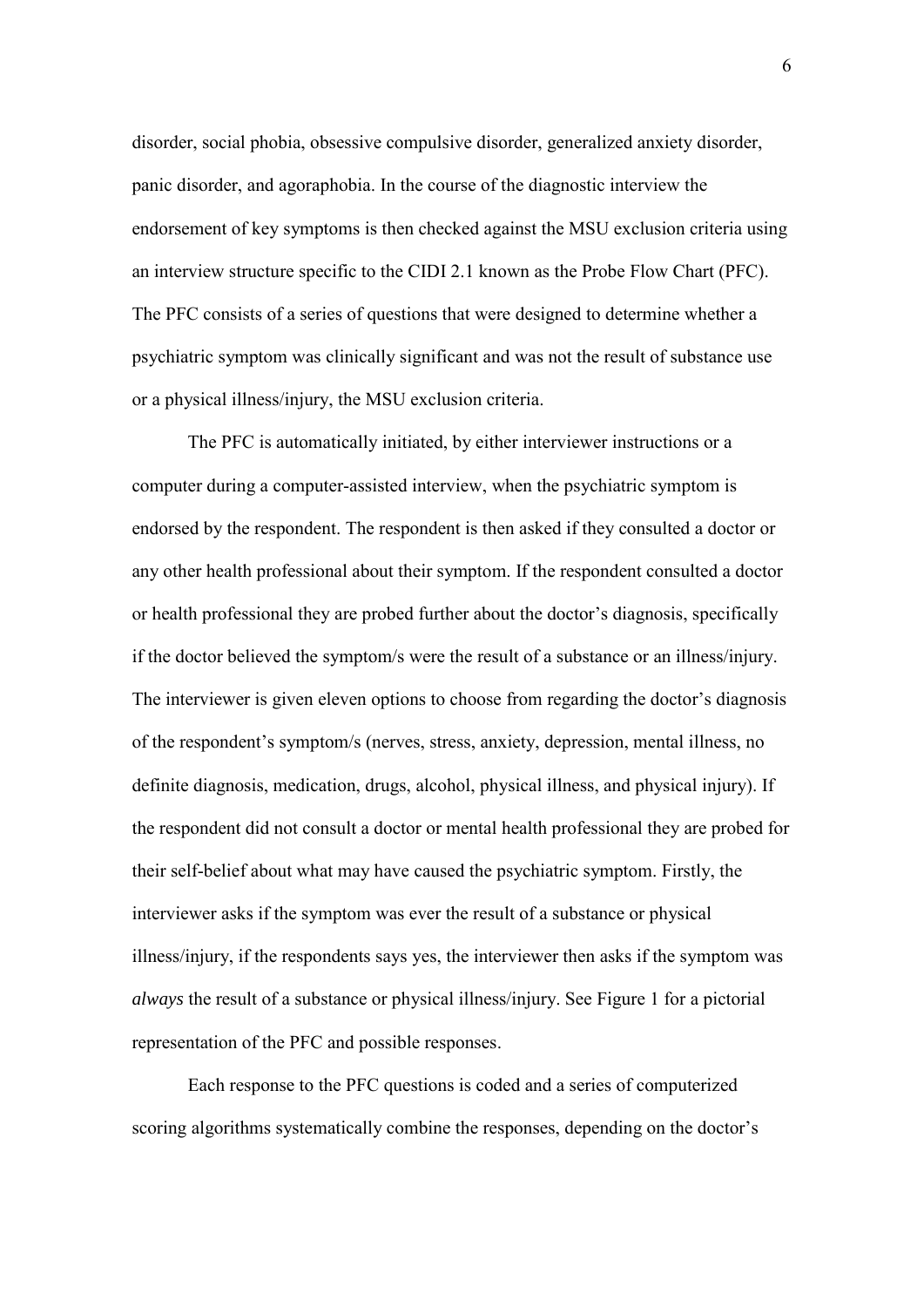diagnosis and the respondents self-belief that the symptom/s were always the result of a substance or illness/injury, in order to determine the final outcome. A code between one and five is given as the final outcome on the PFC - one indicating the symptom was not present; two indicating the symptom was present but not clinically significant; three indicating the symptom was present, clinically significant, but always due to the use of medication/drugs/alcohol; four indicating the symptom was present, clinically significant, but always due to either the use of medication/drugs/alcohol or a general medical condition; and five indicating the symptom was present, clinically significant, and not always due to medication/drugs/alcohol or a general medical condition. The scoring algorithms for CIDI 2.1 [6] are designed in such a way that only symptoms assessed by the PFC with a code of five count toward the diagnostic decision of a given disorder. Therefore, the algorithms automatically exclude a respondent from meeting full criteria for a diagnosis if they have previously indicated at least one psychiatric symptom is always the result of substance use or an illness/injury.

## **Data Analysis**

Eleven symptoms for eight common mental disorders (depression, dysthymia, mania, social phobia, agoraphobia, panic disorder, GAD, and OCD) that used the PFC to assess the MSU exclusion criteria were examined. Firstly, the percentage of respondents who endorsed each symptom, regardless of the exclusion criteria, was calculated by selecting every respondent who scored a two, three, four, or five on the PFC. Secondly, out of those people who endorsed the symptom we calculated the percentage of respondents coded as three or four on the PFC.

 New 12-month DSM-IV prevalence rates were generated without the MSU exclusion criteria operationalised and compared to the standard DSM-IV prevalence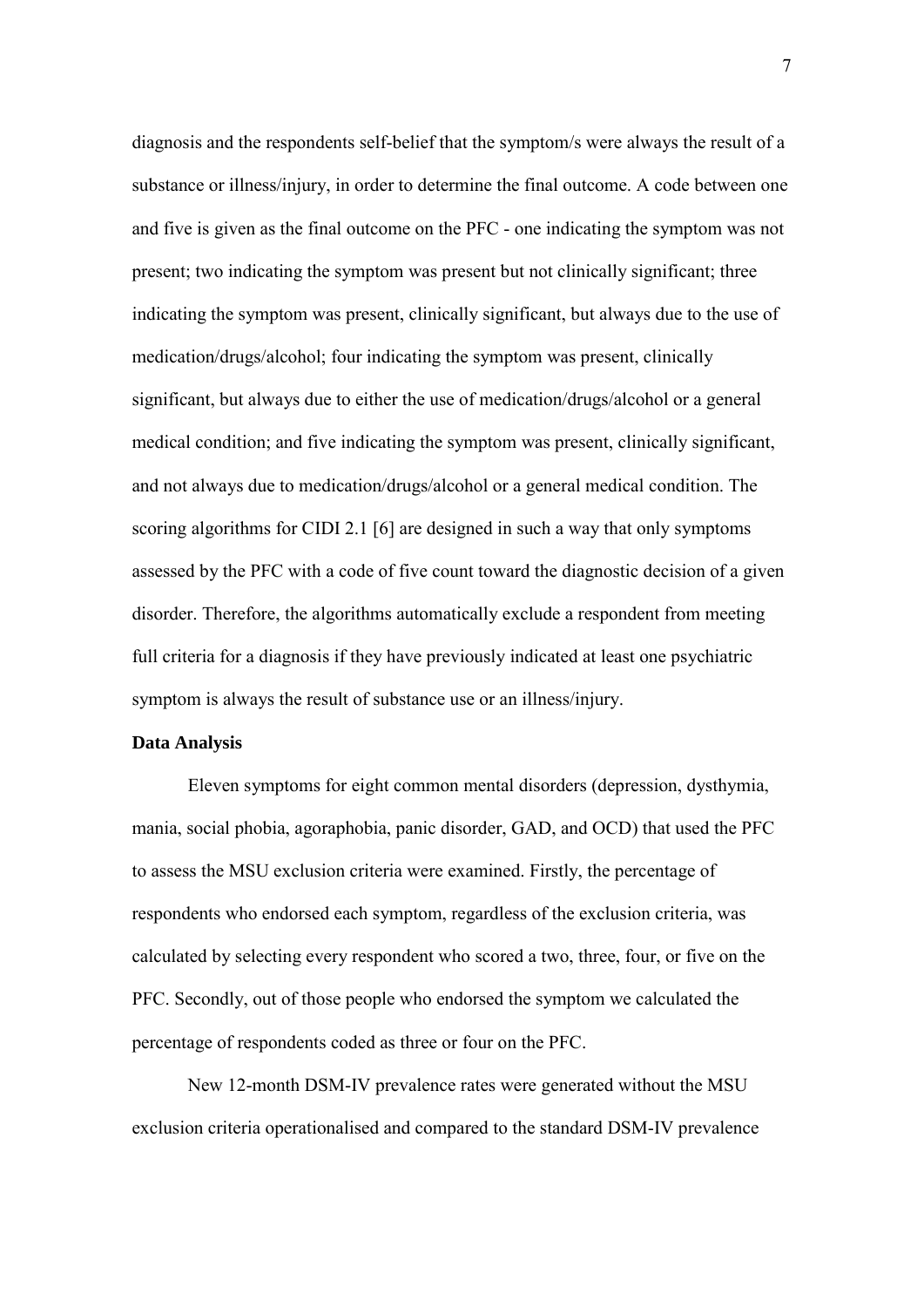estimates. It should be noted that the large amount of true negatives in our data would have inflated the overall agreement rates therefore Cohen's κ were also calculated. Due to the skip system implemented by the CIDI 2.1, it was only possible to calculate new prevalence rates for dysthymia, social phobia, agoraphobia, panic disorder, and GAD. Data analysis was conducted using the SUDAAN software package [7] in order to account for the complex sampling design of the NSMHWB.

### **RESULTS**

The weighted percentages of respondents who endorsed each of the thirteen symptoms and the outcome of probing are displayed in Table 1. The highest symptom endorsement rate was for the key symptom of social phobia (16.2%), whilst, the lowest symptom endorsement rate was for the key symptom of OCD (0.6%). Two symptoms, one relating to depression and the other relating to mania, were frequently (13.8% and 19.6%, respectively) attributed as always the result of either a substance or general medical condition. The attribution of symptoms to substances or general medical conditions was less common for symptoms relating to dysthymia, social phobia, agoraphobia, panic disorder, GAD, and OCD.

## (Inset Table 1 about here)

New prevalence rates ignoring the physical exclusion criteria are presented in Table 2 along with the standard DSM-IV prevalence rates. For the majority of mental disorders there is only a 0.1% absolute increase in the prevalence rate when the MSU exclusion criteria are ignored. The relative impact of this 0.1% difference on the individual disorders is dependent on the base prevalence estimate. For instance, the difference between the prevalence estimates of social phobia is 0.1% of the general population, however, this equates to a relative difference of 5.4% of the total number of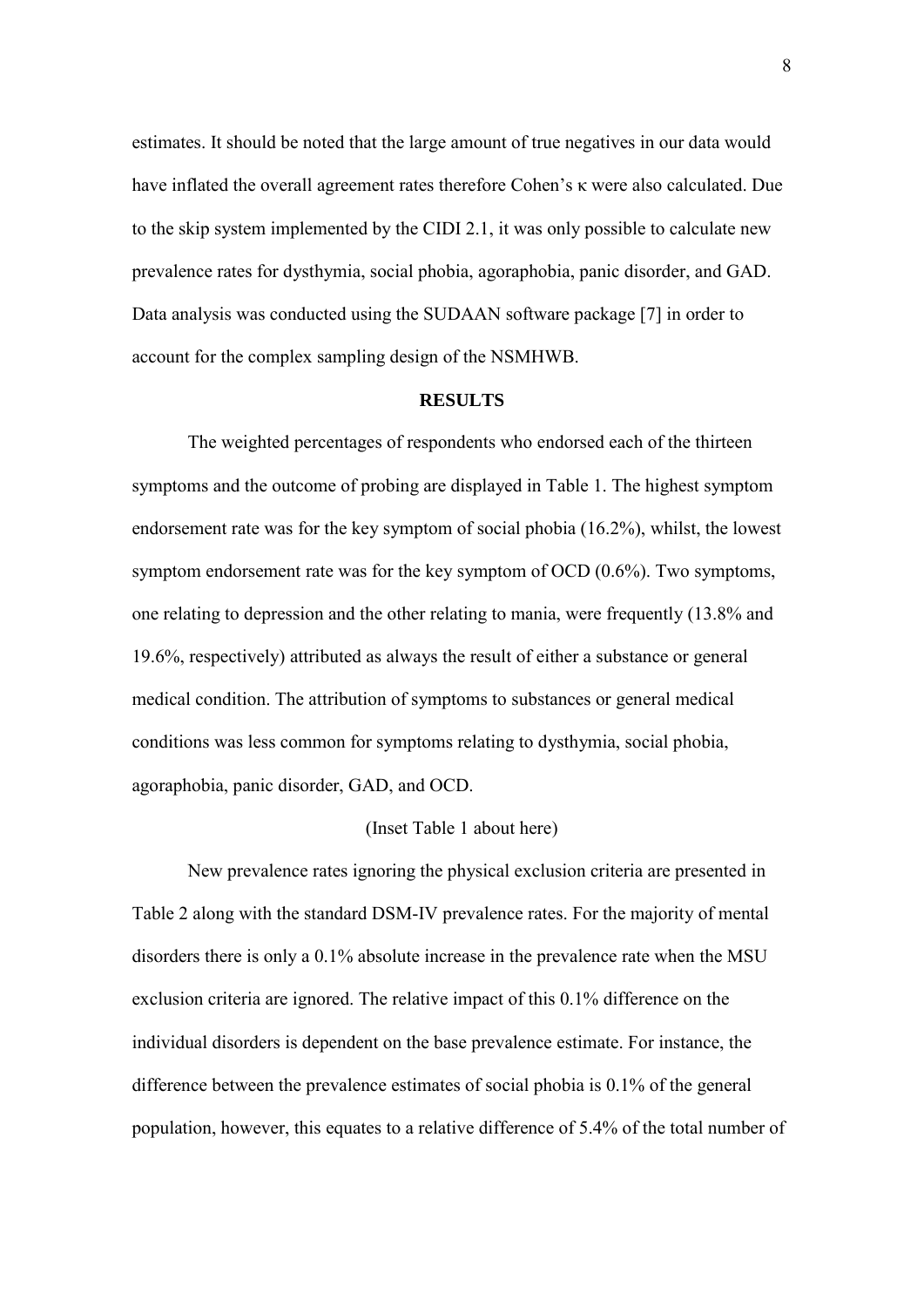respondents originally diagnosed with social phobia. For respondents diagnosed with dysthymia, the 0.1% difference in prevalence estimates equates to a relative difference of 9.7% of the base prevalence estimate. The *relative* impact of the substance induced and general medical condition exclusion criteria on the base prevalence estimate of the disorders examined ranged from no change, for GAD, to an increase of 12%, for agoraphobia.

### (Inset Table 2 about here)

Assuming that the standard DSM-IV diagnosis can be considered the "gold standard", the overall agreement rates showed 98% or more agreement between the standard prevalence and the prevalence if the MSU exclusion criteria are ignored. Dysthymia, social phobia, agoraphobia, panic disorder with agoraphobia, and panic disorder without agoraphobia all received a strong level of agreement with  $\kappa > 0.9$ . The new prevalence rate for GAD showed perfect agreement with the DSM-IV "gold standard" with a  $\kappa$  of 1.0.

## **DISCUSSION**

The results from the current study demonstrate that on average 7% of survey respondents, who endorsed a clinically significant psychiatric symptom, attributed the symptom(s) to a MSU etiology. The rate of attributions ranged (1.6% to 19.6%) across the disorders, with OCD being least likely and mania being most likely to have a MSU attribution. This is perhaps not surprising considering the nature of the symptoms experienced in the two disorders. Previous evidence has shown that increased irritability is often a common side effect of many medications and/or general medical conditions and can result in the diagnosis of secondary mania [8]. With regard to OCD however,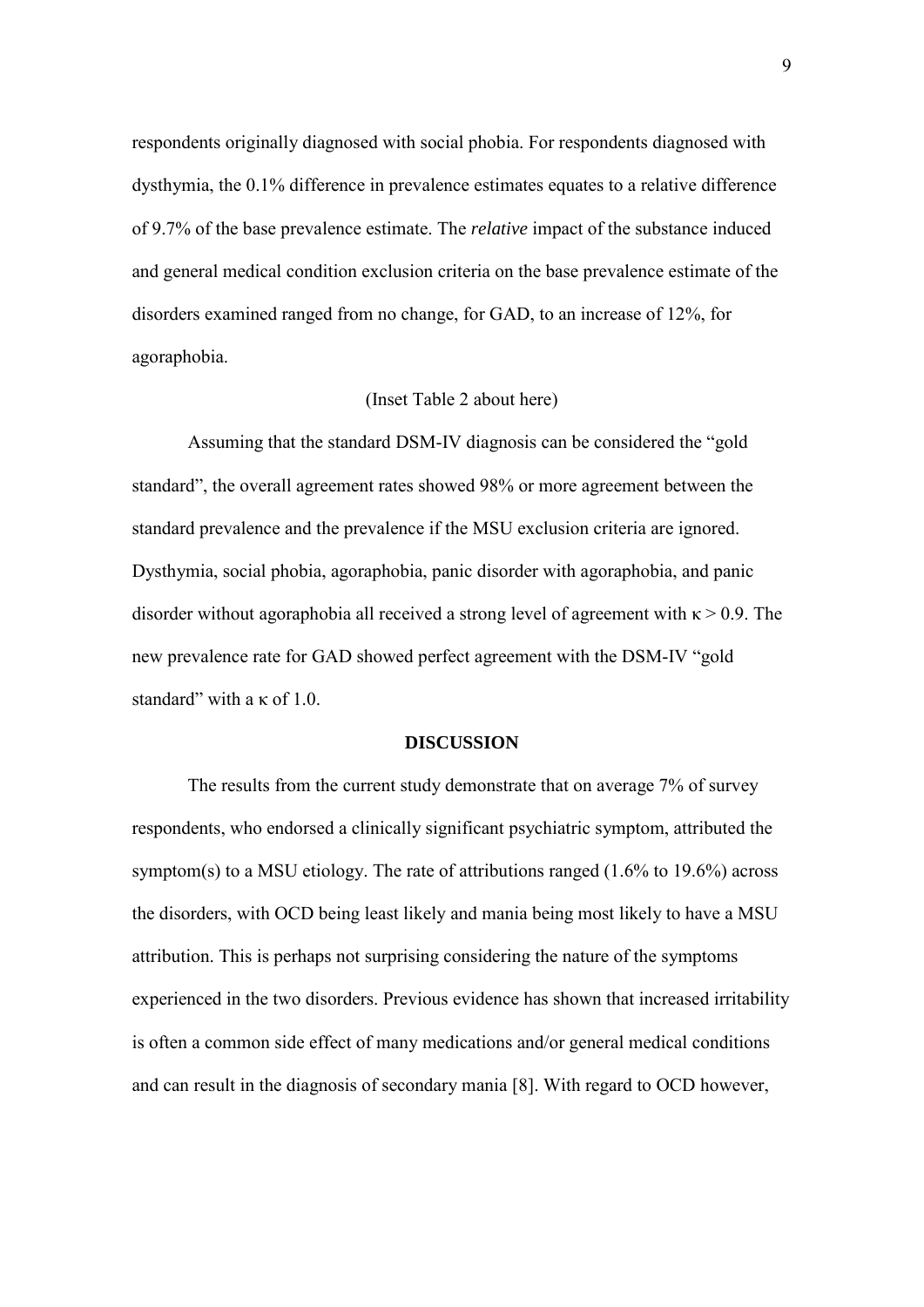there is little substantial and consistent evidence for external (environmental) influences on the development of OCD symptomatology [9].

The formal diagnostic criteria of DSM-IV dictate that all respondents who endorsed physical attributions for their symptoms should be excluded from a final diagnosis. We assessed the impact of ignoring this exclusionary practice on the absolute prevalence estimates. On average, there was a 0.1% increase in the absolute prevalence estimates across a range of mental disorders. Interpreting the results this way suggests that the absolute impact of the exclusion criteria on the standard prevalence of each disorder is minor. Contrary to Goldney et al's [4] concerns, previously published prevalence estimates using the NSMHWB dataset may not be markedly skewed by the physical/substance exclusion criteria. When the change in prevalence is viewed in terms of the *relative difference in base prevalence* however, the effect appears more substantial. For example, a 12% difference is observed for agoraphobia, 5.4% for social phobia, and no change for GAD.

One unexpected finding from the current study was that while 5.5% of respondents endorsed a MSU attribution for GAD symptoms, the absolute impact of ignoring the MSU exclusion criteria on GAD prevalence was zero. This observation led us to consider the proportion of cases who endorsed a MSU attribution that went on to be excluded due to other exclusionary criteria (which were still operationalised in the diagnostic algorithm). When examining the unweighted numbers, we found that for social phobia 24 out of 37 respondents that attributed a MSU cause to their symptoms went on to meet other exclusion criteria or were subthreshold cases. This was true for the 100% of cases with MSU attributions for GAD and 58% of cases with MSU attributions for dysthymia. In fact, this pattern was observed to some extent for all the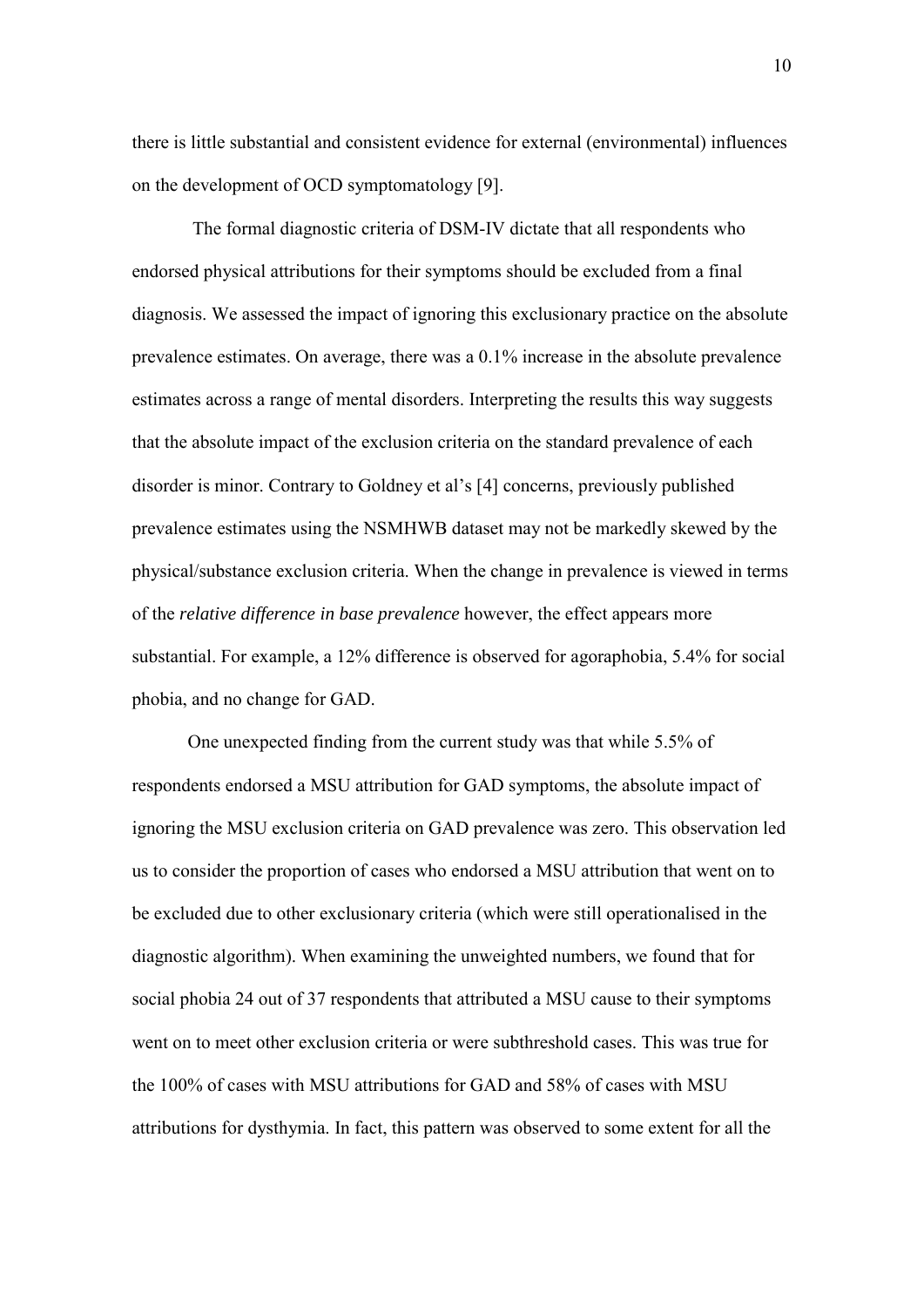disorders examined. This finding reinforces the notion that the absolute impact of the MSU exclusion criteria on the diagnosis of disorders should be viewed in the context of the other diagnostic inclusion and exclusion criteria.

The validity of the attributions offered by respondents is another important factor when considering the true impact of the MSU exclusion criteria on prevalence. Patten and Williams [5] found that approximately 30% of MSU attributions for psychiatric symptoms offered by their sample were considered implausible by clinical experts. Our data relies on the PFC to identify MSU attributions, but this method does not assess the plausibility of the respondent's MSU attribution. Instead, it automatically assumes that any MSU attributions provided by respondents are plausible reasons for exclusion. If the Patten and Williams [5] estimates were applicable to our dataset and we had ignored the MSU exclusion criteria for 30% of our MSU attribution cases that were likely to have given implausible attributions, the average absolute impact on prevalence may have been around 0.07%. The Patten and Williams [5] estimates apply only to the symptoms of depression however and we have no evidence the estimates are applicable to our sample. Further research is needed to formally assess attribution validity in an Australian sample across disorders.

Regardless of the validity of the attributions, what remains is that ignoring the MSU exclusion criteria has a minor impact on absolute prevalence of disorders in our Australian sample. This raises the question of the whether it is in fact necessary, useful or practical to operationalize the MSU exclusion criteria in epidemiological studies and exactly how it should be done. Option 1 is perhaps to abolish the assessment of these MSU exclusions in large surveys and accept slightly inflated prevalence rates. Option 2 may be to continue to assess the MSU exclusion criteria but adopt methods such as the

11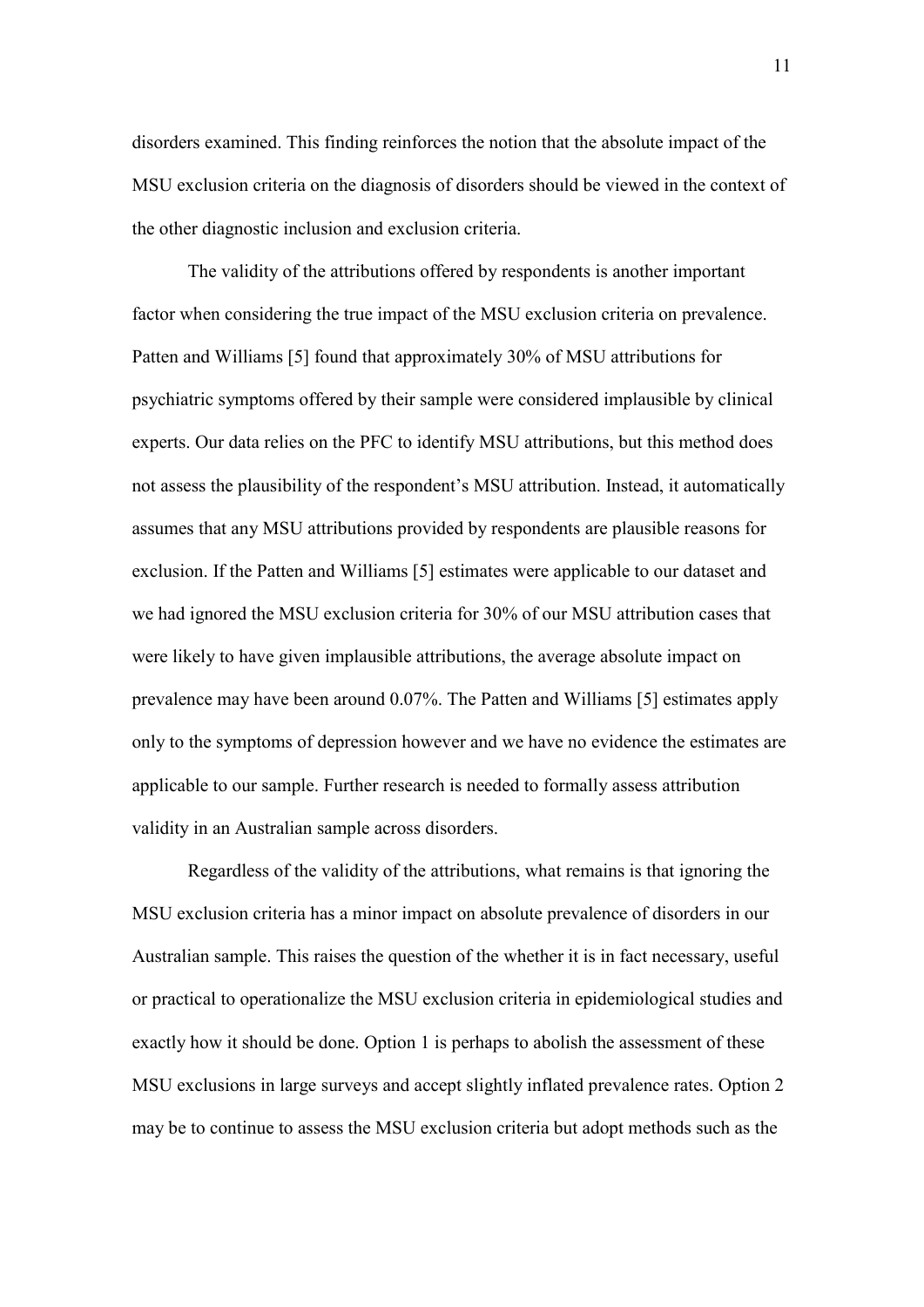CIDI PFC because they are relatively brief and inexpensive. The availability of the data at least allows the researcher to choose whether to operationalise the criteria in their scoring algorithms or not. One would have to accept the lack of clinical validity of the MSU attributions sampled however. Perhaps the best option is to adopt the WMH method of recording respondent attributions verbatim and having clinicians review responses later for validity. This approach is similar to one taken by Goodman et al [10] for the Development and Well-being Assessment, an approach that was necessary in the assessment of children. Goodman et al [10] conclude that this approach has the advantage of providing experienced clinician input to improve the validity of survey responses while reducing the time and cost involved if the assessment was conducted using clinical interviews. Whichever method is chosen, any progress in resolving this issue of how best to apply the MSU exclusion criteria is dependent on researchers reporting the methodology/algorithms they adopted in reaching their prevalence estimates, conducting further research into ways of efficiently and effectively assessing the validity of MSU attributions for psychiatric symptoms, and the eventual provision of a consensus statement that defines valid MSU etiologies of psychiatric symptomatology.

With the increasing propensity to record service contact, patient records, disease codes, and prescriptions electronically, data linkage projects may be a novel way to learn more about MSU attribution validity. Although large surveys in Australia are beginning to adopt data linkage (e.g. the 45 & Up study), like other National Mental Health Survey initiatives the recent Australian and New Zealand surveys have not. While the cost involved with data linkage and the time lag in making service data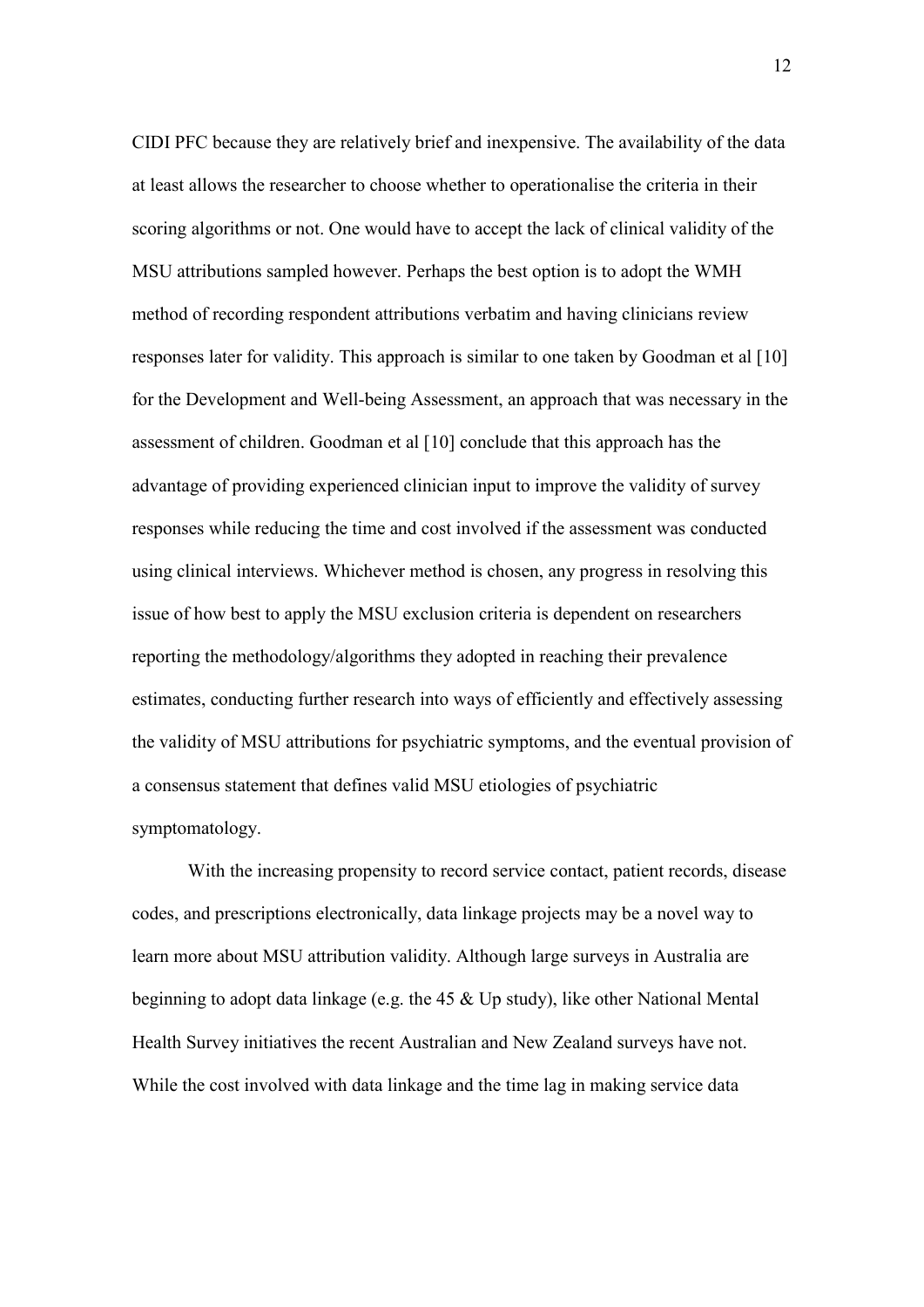available is somewhat prohibitive the usefulness of this approach for mental health survey warrants exploration.

Our study contained two limitations that should be kept in mind when interpreting results. First, our findings are dependent on the CIDI 2.1 which implements a skip system (meaning all questions are not administered to all participants). Such skips meant that the current study was unable to examine the effect the MSU exclusion criteria have on a final DSM-IV diagnosis of depression, mania (and therefore bipolar disorder), and OCD. The symptom endorsement rate for depression is one of the highest compared to the other common mental disorders and DSM-IV acknowledges the potential for some depressive presentations to be caused by specific medical conditions (e.g. Parkinson's disease, stroke, hyper- and hypothyroidism) [1]. Therefore, future studies that examine the effect of the PFC on determining a final diagnosis of depression using a "skip-free" dataset are needed. Second, our findings are only specific to a sample of the Australian general population. The results may not generalize to different cultures or sub-samples of the population, for instance, the elderly, samples of chronically ill individuals, or samples of clinical populations with a higher incidence of drug and alcohol abuse. Studies in these samples will be informative.

In conclusion, the current study found that MSU attributions to psychiatric symptoms were made by a small percentage of survey respondents (on average 7%). For the majority of common mood and anxiety disorders assessed by the CIDI 2.1, the MSU exclusion criteria have a minor absolute impact on determining case definition in the Australian general population. Improving efficient but valid assessment of the MSU exclusion criteria in epidemiological surveys is dependent on greater awareness by

13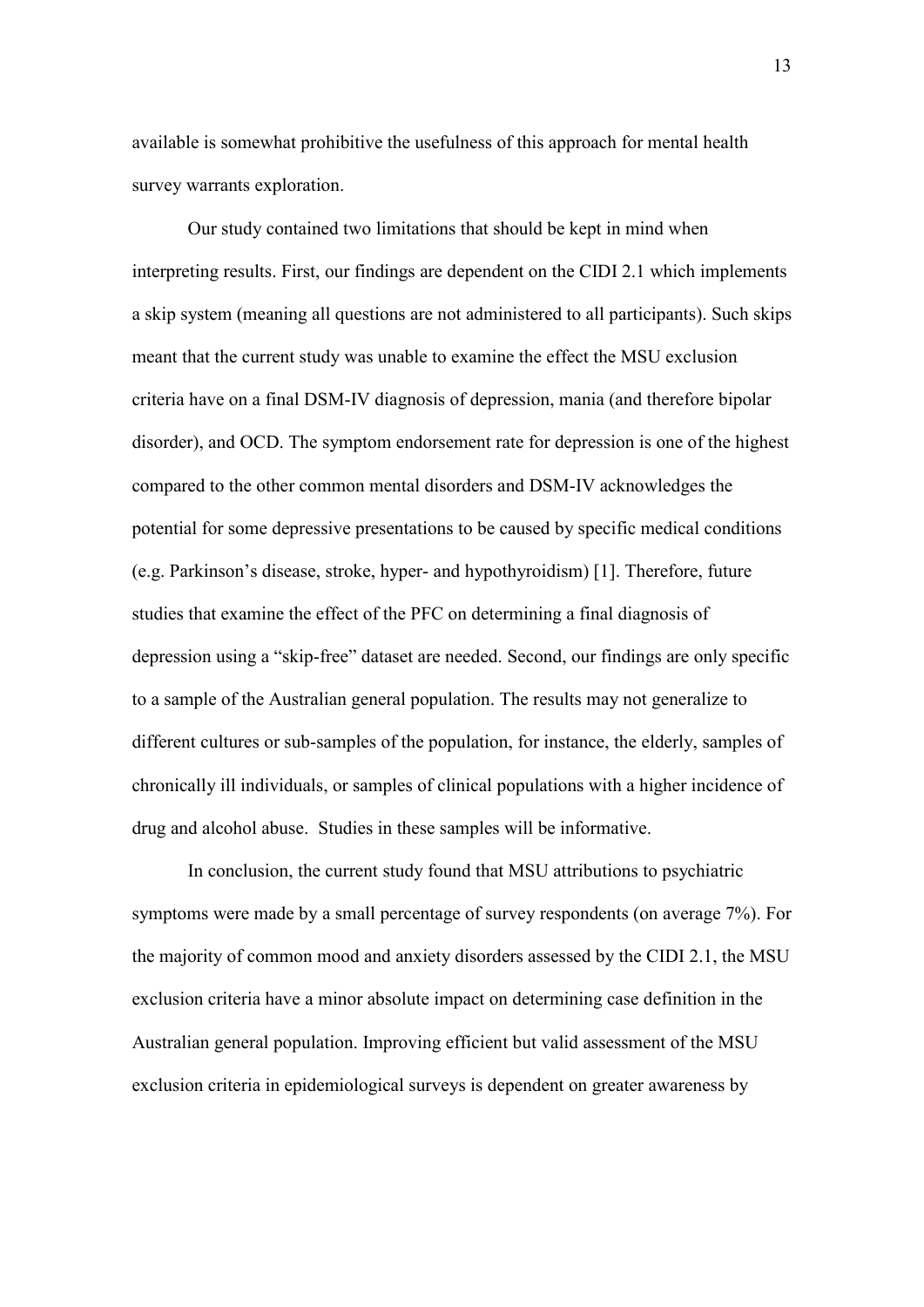researchers of the complexity of operationalising these criteria and efforts to study the impact more comprehensively and communicate results.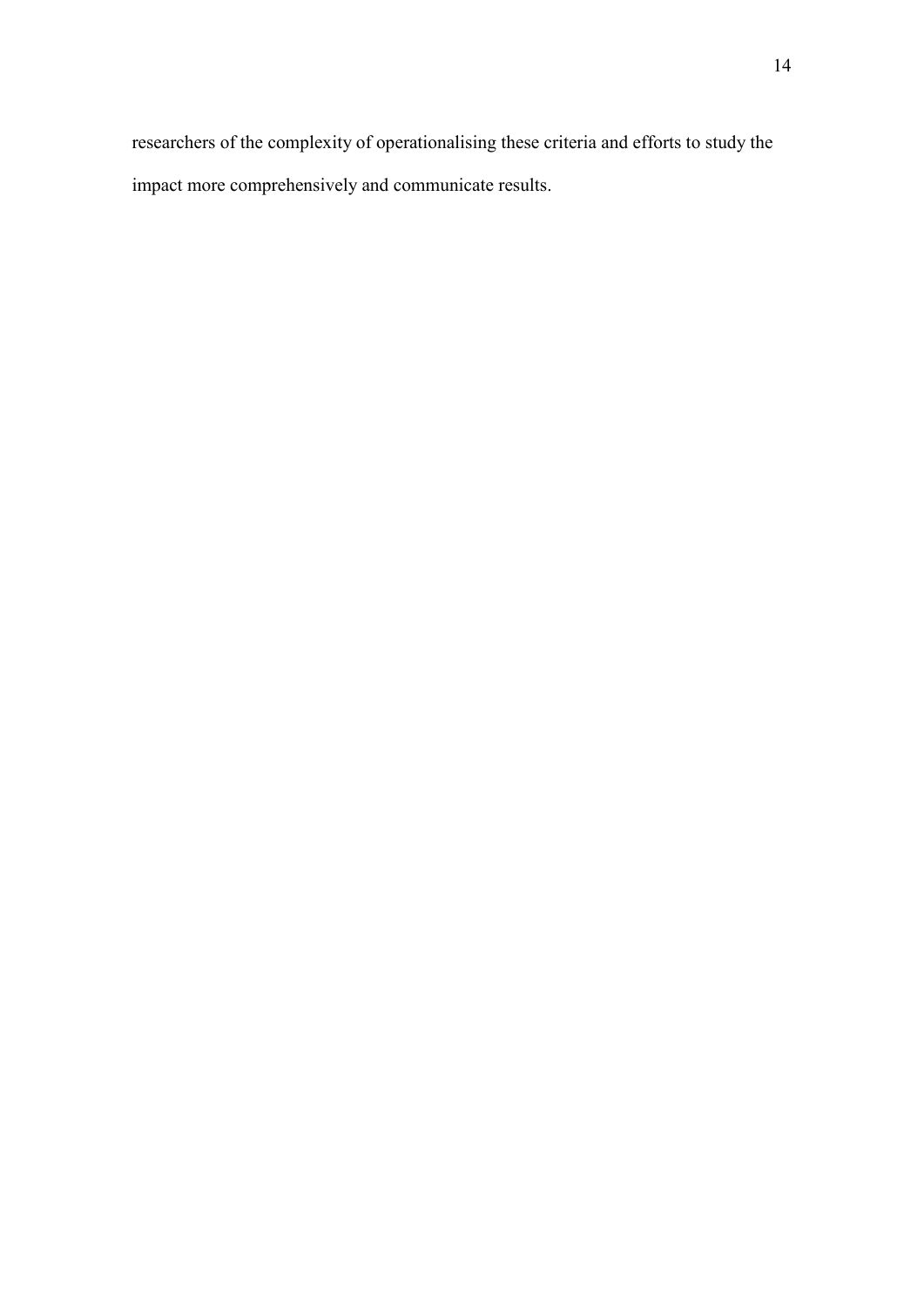# **ACKNOWLEDGMENTS**

This paper was supported by NHMRC programme grant no. 350833.

The National Survey of Mental Health and Wellbeing was an initiative of, and funded by, the Australian Commonwealth Department of Health and Family Services as part of the National Mental Health Strategy.

The authors report no conflict of interest regarding the submission of this manuscript.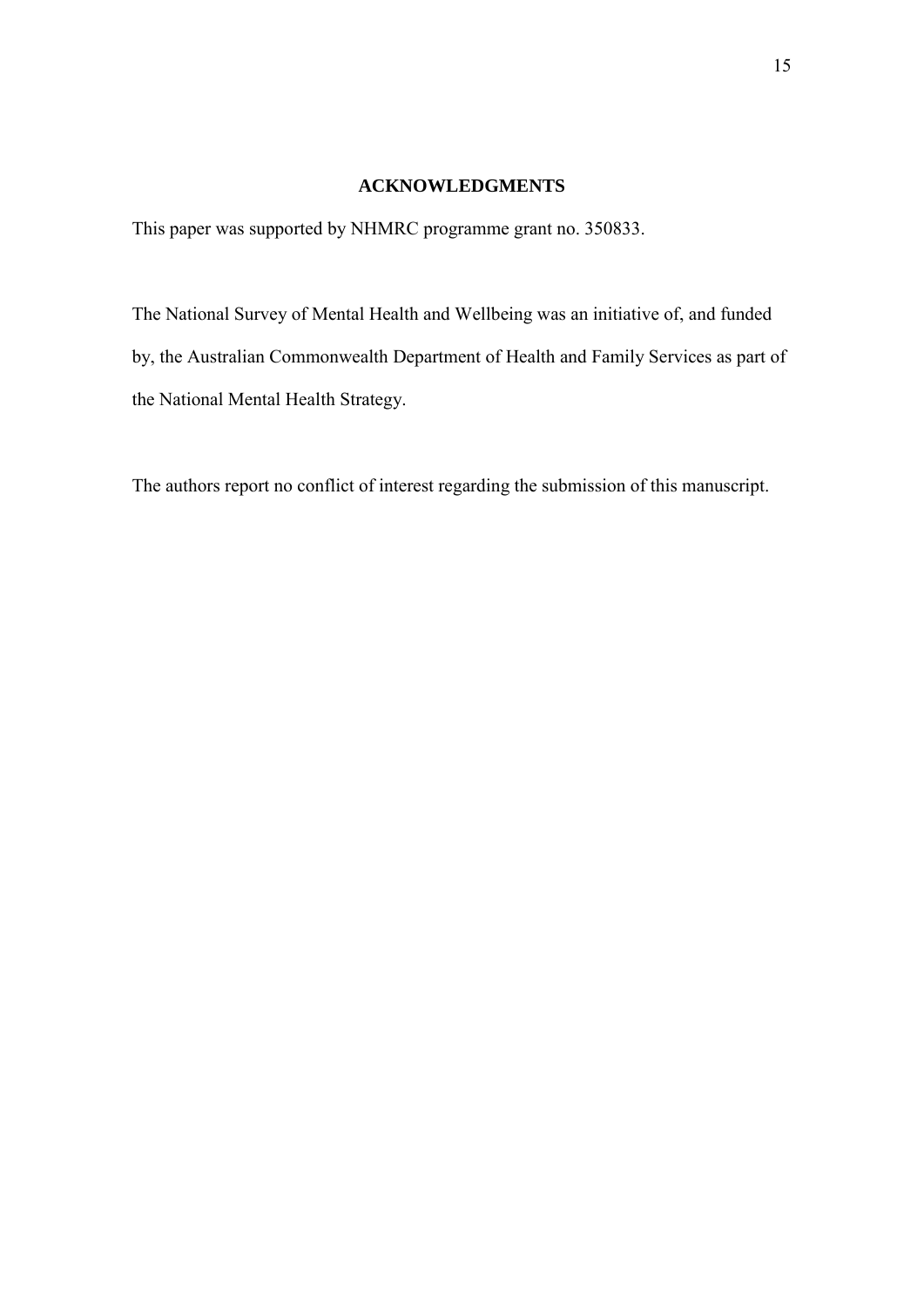### **REFERENCES**

1. American Psychiatric Association. *Diagnostic and statistical manual of mental disorders, Fourth edition, Text revision*. Washington, DC: American Psychiatric Association, 2000.

2. Patten SB, Williams JVA. Assessment of physical etiologies for mood and anxiety disorder in structured diagnostic interviews. *Soc Psychiatry Psychiatr Epidemiol* 2007; 42: 462-466.

3. World Health Organization. *Composite International Diagnostic Interview (CIDI) Core version 2.1, 12 Month Version*. Geneva: World Health Organization 1997a.

4. Goldney R., Hawthorne G., Fisher L. Is the Australian National Survey of Mental Health and Wellbeing a reliable guide for health planners? A methodological note on the prevalence of depression. *Aust N Z J Psychiatry* 2004; 38: 635-638.

5. Andrews G, Henderson S, Hall W. Prevalence, comorbidity, disability and service utilisation: Overview of the Australian National Mental Health Survey. *Br J Psychiatry* 2001; 178:145-53.

6. Peters L, Slade T, Cooper L. *DSM Scorer for CIDI 2.1 (12 month version), Scorer version 2.1, release 2.1*. Sydney: World Health Organization 1998.

7. Shah BV, Barnwell BG, Biegler GS. *SUDAAN User's manual*. Research Triangle Park, NC: Research Triangle Institute 1997.

8. Krauthammer C, Klerman GL. Secondary mania: manic symptoms associated with antecedent physical illness or drugs. *Arch Gen Psychiatr* 1978; 35:1333–1339.

9. Grisham JR, Anderson TM, Sachdev PS. Genetic and environmental influences on obsessive-compulsive disorder. *Eur Arch Psychiatry Clin Neurosci* 2008; 258: 107-116.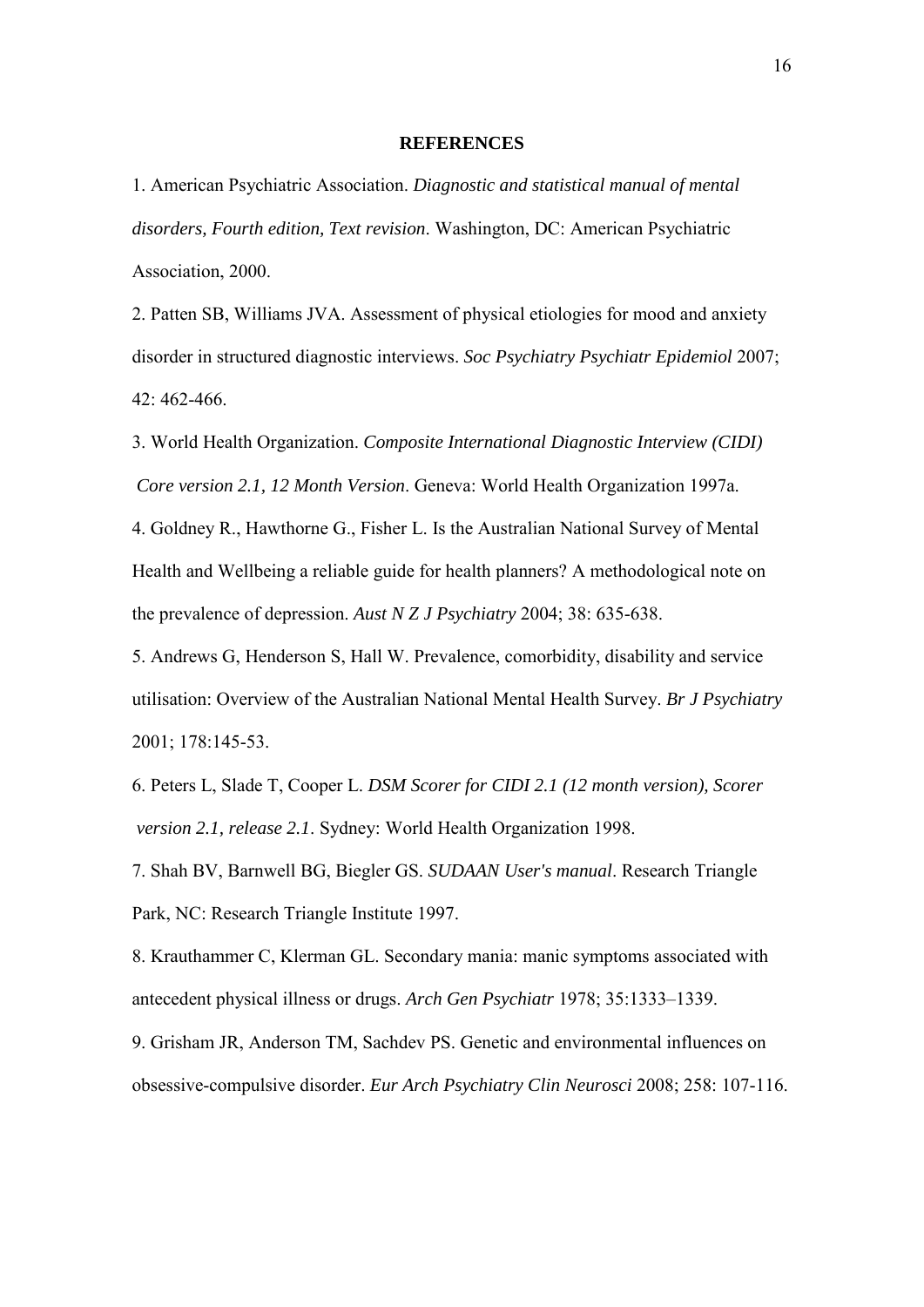10. Goodman R, Tamsin F, Richards H, Gatward R, Meltzer H. The Development and Well-Being Assessment: Description and initial validation of an integrated assessment of child and adolescent psychopathology. *J Child Psychol Psychiatr* 2000; 41: 645-655.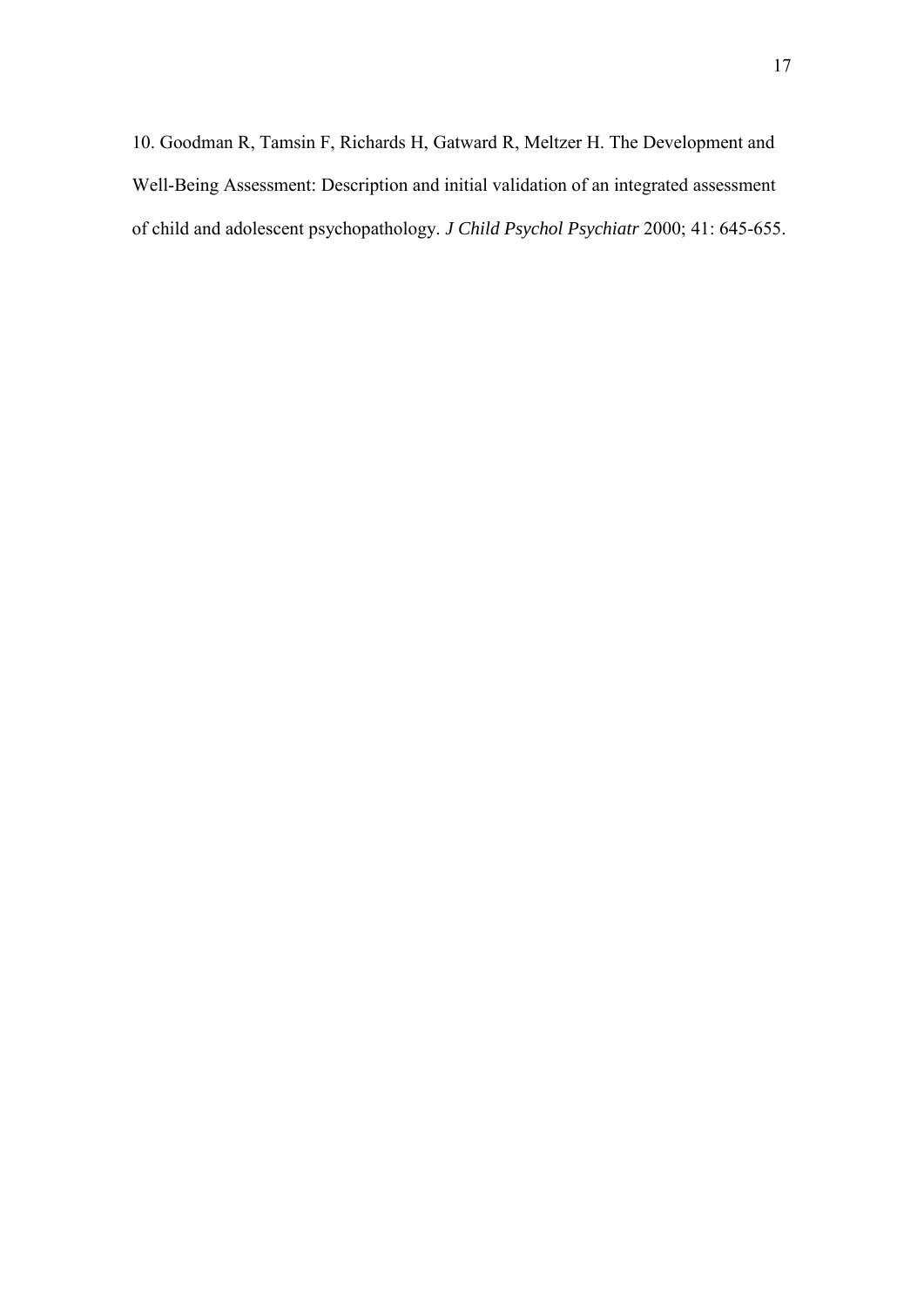## **TABLES**

*Table 1:* Endorsement rates for common mental disorder symptoms and the percentage of respondents whose symptoms are attributed to the physiological effects of a substance or a general medical condition amongst those who endorsed the symptom.

| Symptom<br>Description                             | Endorsement<br>$(N=10641)$ .<br>(SE)<br>$\%$ | $n^*$ | (SE)<br>$\%$ | Due to the physiological<br>effects of a substance or<br>a general medical condition $\dagger$<br>$n^*$ |  |
|----------------------------------------------------|----------------------------------------------|-------|--------------|---------------------------------------------------------------------------------------------------------|--|
|                                                    |                                              |       |              |                                                                                                         |  |
| Depression                                         |                                              |       |              |                                                                                                         |  |
| Feeling sad, empty or depressed                    | 13.0(0.4)                                    | 1500  | 7.6(0.8)     | 111                                                                                                     |  |
| Loss of interest/pleasure                          | 14.1(0.4)                                    | 1569  | 13.8(0.8)    | 201                                                                                                     |  |
| Dysthymia                                          |                                              |       |              |                                                                                                         |  |
| $2 + \text{years}$ of feeling depressed or sad     | 3.7(0.2)                                     | 448   | 5.9(1.7)     | 24                                                                                                      |  |
| Mania                                              |                                              |       |              |                                                                                                         |  |
| Feeling happy or excited                           | 1.2(0.1)                                     | 121   | 7.0(2.5)     | 12                                                                                                      |  |
| Feeling unusually irritable                        | 6.1(0.3)                                     | 670   | 19.6(2.2)    | 130                                                                                                     |  |
| Social Phobia                                      |                                              |       |              |                                                                                                         |  |
| Fear/avoidance of social situations                | 16.2(0.5)                                    | 1755  | 2.0(0.4)     | 37                                                                                                      |  |
| Agoraphobia                                        |                                              |       |              |                                                                                                         |  |
| Fear/avoidance of agoraphobia situations           | 5.8(0.2)                                     | 640   | 6.7(1.1)     | 44                                                                                                      |  |
| Panic Disorder                                     |                                              |       |              |                                                                                                         |  |
| Attacks of feeling frightened or anxious           | 5.8(0.2)                                     | 686   | 8.1(1.0)     | 52                                                                                                      |  |
| Generalized Anxiety Disorder                       |                                              |       |              |                                                                                                         |  |
| Long periods of feeling worried, tense, or anxious | 10.8(0.4)                                    | 1246  | 5.5(0.8)     | 62                                                                                                      |  |
| Obsessive-Compulsive Disorder                      |                                              |       |              |                                                                                                         |  |
| Intrusive thoughts                                 | 0.6(0.1)                                     | 69    | 8.4(4.5)     | -6                                                                                                      |  |
| Repetitive behaviors                               | 4.5(0.3)                                     | 492   | 1.6(0.5)     | 10                                                                                                      |  |
|                                                    |                                              |       |              |                                                                                                         |  |

Note: † Percentages were generated from the total number of respondents who endorsed each psychiatric symptom. Eg. 7.6% of respondents who endorsed feeling sad, empty, or depressed indicate their symptom was due to a substance or medical condition

\* Actual unweighted numbers.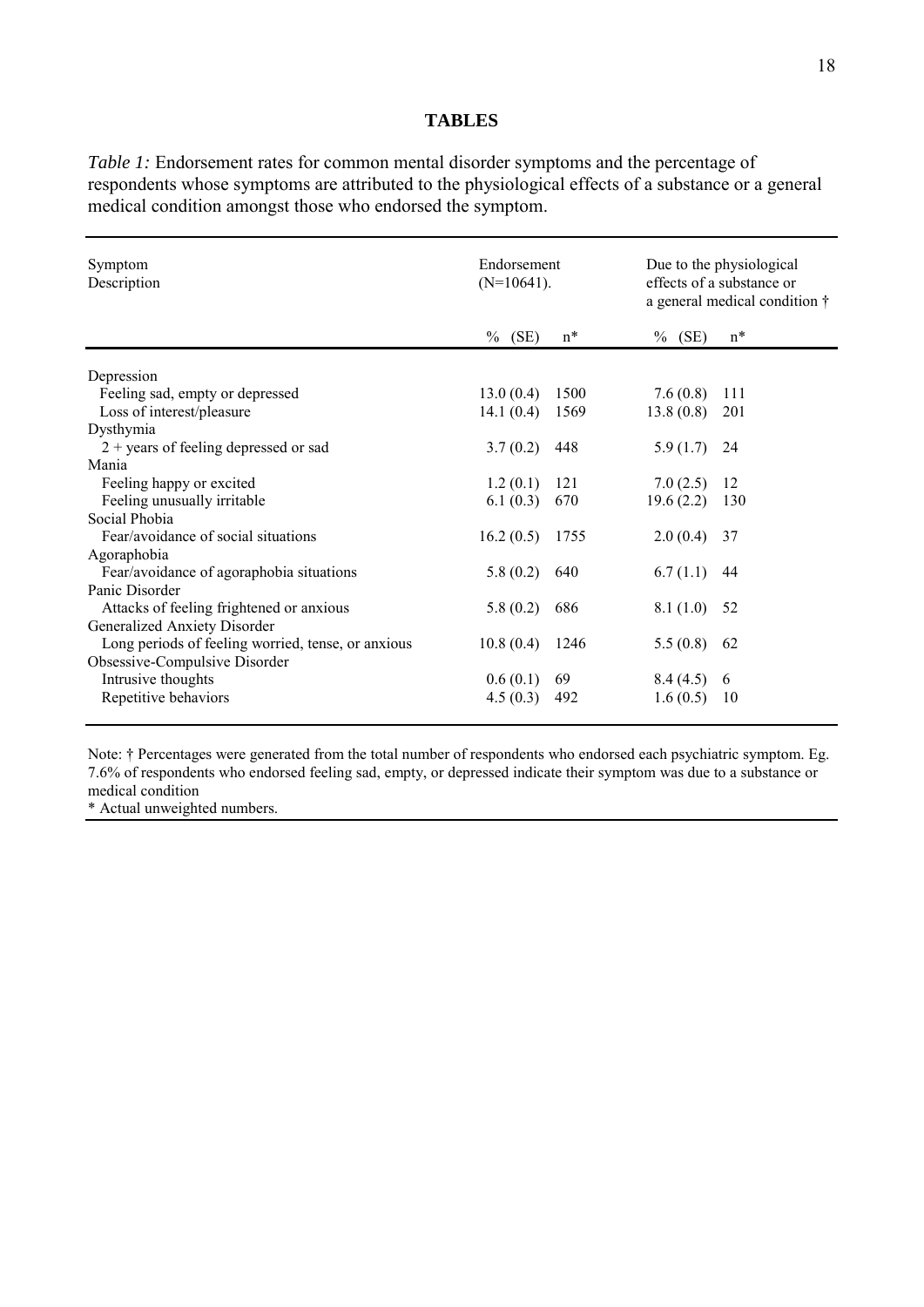*Table 2:* Impact of exclusions on prevalence of selected common mental disorders.

| Mental Disorder                    | <b>Standard Prevalence</b>    | Prevalence if<br>exclusions are<br>ignored | Relative<br>difference**    | Overall<br>agreement | Cohen's<br>Kappa |  |
|------------------------------------|-------------------------------|--------------------------------------------|-----------------------------|----------------------|------------------|--|
|                                    | $\%$<br>$(SE)$ n <sup>*</sup> | (SE)<br>$\%$<br>$n^*$                      | $(95\% \text{ CI})$<br>$\%$ | $\frac{0}{0}$        | $\kappa$         |  |
| Dysthymia                          | (0.1)<br>132<br>1.1           | $1.2 \quad (0.1)$<br>142                   | $9.7(4.3-15.2)$             | 99.9                 | 0.95             |  |
| Social Phobia                      | 2.3(0.2)<br>265               | (0.2)<br>278<br>2.4                        | $5.4(2.5-8.2)$              | 99.8                 | 0.97             |  |
| Agoraphobia                        | 1.6 $(0.1)$<br>177            | (0.1)<br>200<br>1.8                        | $12.0(7.1-16.9)$            | 99.8                 | 0.94             |  |
| Panic Disorder with Agoraphobia    | $0.6$ $(0.1)$ 81              | 85<br>0.7<br>(0.1)                         | $5.9(0.3-11.5)$             | 99.9                 | 0.97             |  |
| Panic Disorder without Agoraphobia | (0.1)<br>154<br>1.3           | (0.1)<br>164<br>1.4                        | $7.5(3.0-12.0)$             | 99.9                 | 0.96             |  |
| Generalized Anxiety Disorder       | 3.6 $(0.2)$<br>382            | 382<br>3.6 $(0.2)$                         | $0.0(0.0-0.0)$              | 100.0                | 1.00             |  |

Note: \* Actual unweighted numbers.

\*\* Relative difference = (Standard prevalence – Prevalence if exclusions are ignored) / Standard prevalence.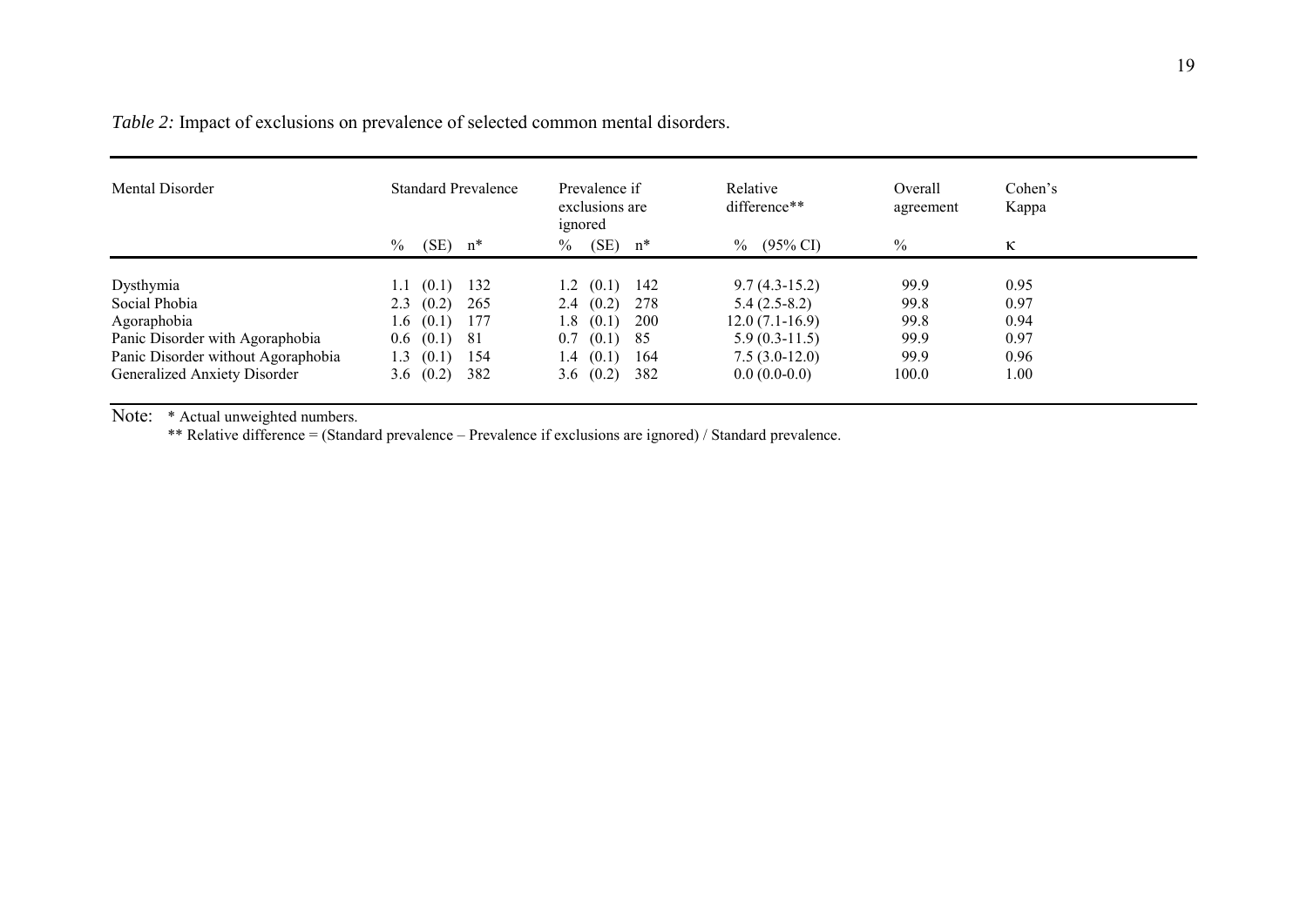# **FIGURE CAPTIONS**

*Figure 1.* A simplified version of the Probe Flow Chart containing the relevant questions to assess substance induced and general medical condition exclusion criteria for one symptom of depression. The response to each question is followed by the appropriate interviewer instruction.